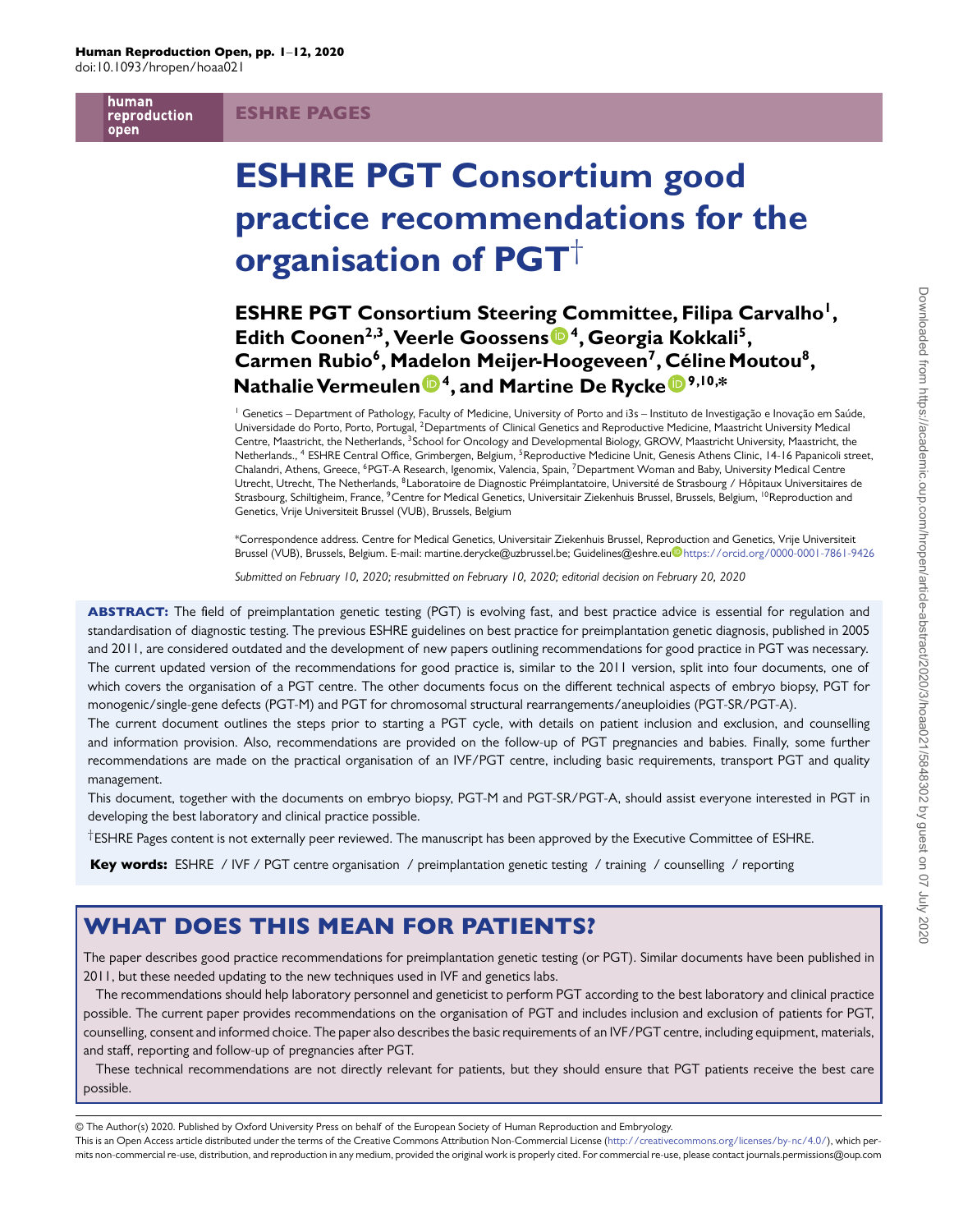### Disclaimer

This Good Practice Recommendations (GPR) document represents the views of ESHRE, which are the result of consensus between the relevant ESHRE stakeholders and are based on the scientific evidence available at the time of preparation.

**. . . . . . . . . . . . . . . . . . . . . . . . . . . . . . . . . . . . . . . . . . . . . . . . . . . . . . . . . . . . . . . . . . . . . . . . . . . . . . . . . . . . . . . . . . . . . . . . . . . . . . . . . . . . . . . . . . . . . . . . . . . .**

ESHRE GPRs should be used for information and educational purposes. They should not be interpreted as setting a standard of care or be deemed inclusive of all proper methods of care, nor exclusive of other methods of care reasonably directed to obtaining the same results. They do not replace the need for application of clinical judgment to each individual presentation, nor variations based on locality and facility type.

Furthermore, ESHREs GPRs do not constitute or imply the endorsement, or favouring of any of the included technologies by ESHRE.

### Introduction

The previous terms of preimplantation genetic diagnosis (PGD) and preimplantation genetic screening (PGS) have been replaced by the term preimplantation genetic testing (PGT), following a revision of terminology used in infertility care [\(Zegers-Hochschild](#page-11-0) *et al*., 2017). PGT is defined as a test performed to analyse the DNA from oocytes (*polar bodies*) or embryos (cleavage stage or blastocyst) for HLA typing or for determining genetic abnormalities. This includes PGT for aneuploidy (PGT-A), PGT for monogenic/single gene defects (PGT-M) and PGT for chromosomal structural rearrangements (PGT-SR) [\(Zegers-Hochschild](#page-11-0) *et al*., 2017). PGT for chromosomal numerical aberrations of high genetic risk is included within PGT-SR in the data collections of the ESHRE PGT consortium.

PGT began as an experimental procedure in the 1990s with polymerase chain reaction (PCR)-based methods used for sex selection and the detection of monogenic diseases. Interphase fluorescence *in situ* hybridisation (FISH) was introduced a few years later and became the standard method for sexing embryos and for detecting numerical and structural chromosomal aberrations. Genome-wide technologies began to replace the gold standard methods of FISH and PCR over the last decade, and this trend was most apparent for PGT-A. PGT-A has been carried out mainly for *in vitro* fertilisation (IVF) patients with original aims of increasing pregnancy rates per embryo transfer and decreasing miscarriage rates. Other outcome measures, such as increasing elective single embryo transfer and reduced time to pregnancy, have been added more recently. Cited indications for PGT-A include advanced maternal age (AMA), recurrent implantation failure (RIF), severe male factor (SMF) and couples with normal karyotypes who have experienced recurrent miscarriage (RM). The value of the procedure for all IVF patients and/or appropriate patient selection remains an ongoing discussion, but this is outside the scope of this manuscript [\(Harper](#page-11-1) *et al*., 2018).

The goal of this series of papers is to bring forward best practices to be followed in all types of PGT services, offering PGT-A as well as PGT-M and PGT-SR.

In order to take PGT to the same high-quality level as routine genetic testing, guidelines for best practice have been designed by several societies. The PGD International Society has drafted guidelines (2004, 2008) while the American Society for Reproductive Medicine

reviewed PGT practice in the USA (Practice Committee of the Society for Assisted Reproductive Technology and Practice Committee of the American Society for Reproductive Medicine, 2008) and published several opinion papers (on blastocyst culture, embryo transfer and on PGT-A). The first guidelines of the ESHRE PGT Consortium were published in 2005, as one of the missions of the Consortium was to [bring overall standardisation and improve quality standards \(Thornhill](#page-11-2) *et al*., 2005). In collaboration with the Cytogenetics European Quality Assessment (CEQA) and the UK National External Quality Assessment Service (UKNEQAS), now together in Genomics Quality Assessment (GenQA), the ESHRE PGT Consortium also initiated External Quality Assessment (EQA) schemes to provide an independent evaluation of laboratories and help them in improving their techniques and reports. A review of the original guidelines yielded four sets of recommendations on different aspects of PGT: one on the organisation of PGT and three relating to the methods used: embryo biopsy, amplification[based testing and FISH-based testing \(Harton](#page-11-4) *et al*[., 2011a,](#page-11-3) Harton *et al*., 2011b, Harton *et al*[., 2011c,](#page-11-5) Harton *et al*[., 2011d\)](#page-11-6). These four guidelines are now being updated and extended, taking into account the fast changes in the provision of PGT services. In these updated guidelines, the laboratory performing the diagnosis will be referred to as the PGT centre and the centre performing the IVF as the IVF centre.

General aspects of PGT, including patient selection, counselling, pregnancy and children follow-up and transport PGT, will be covered in the paper on organisation of PGT. Technical recommendations for embryo biopsy and tubing will be covered in the paper on embryo biopsy. Recommendations for genetic testing will be covered in the papers on detection of numerical and structural chromosomal aberrations and on detection of monogenic disorders. The content of the different papers is aligned with the IVF/PGT clinical procedure in [Fig. 1.](#page-2-0)

The ESHRE PGT Consortium recognises that owing to variations in local or national regulations and specific laboratory practices, there will remain differences in the ways in which PGT is practiced (from initial referral through IVF treatment, genetic testing to follow-up of pregnancies, births and children). This does not preclude a series of consensus recommendations for best practice based on experience and available evidence. These recommendations are not intended as the only approved standard of practice, nor are they legally binding. The unique needs of individual patients may justify deviation, and the recommendations must be applied according to individual patient's needs using professional judgement. However, recommendations and opinions may be used to frame laws and regulations, and practitioners should ensure that they comply with statutory requirements or clinical practice guidelines in their own countries. To keep the papers concise, repetitions have been excluded as much as possible and many crossreferences were included. Therefore, it is recommended to not consult the papers independently but always as a set when one is seeking guidance on a PGT issue.

## Materials and Methods

The current paper was developed according to the published methodology for ESHRE Recommendations for good practice papers [\(Vermeulen](#page-11-7) *et al*., 2019). The PGT-Steering Committee assessed the previous guidelines (Harton *et al*[., 2011a\)](#page-11-3) and deducted an outline for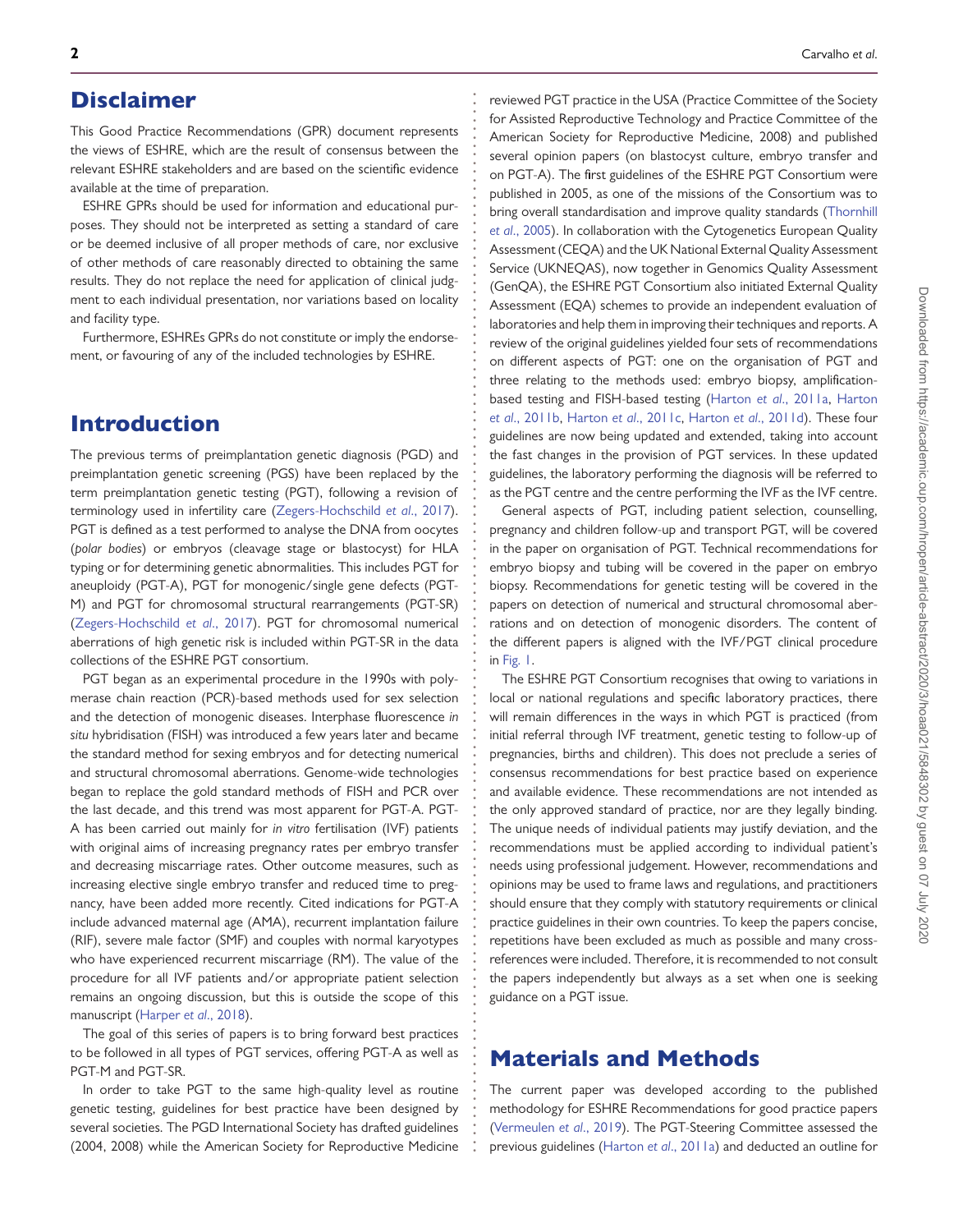

**. . . . . . . . . . . . . . . . . . . . . . . . . . . . . . . . . . . . . . . . . . . . . . . . . . . . . . . . . . . . . . . . . . .**

*vitro* fertilisation, PGT: preimplantation genetic testing.

<span id="page-2-0"></span>the current paper. All members of the Steering Committee, according to their expertise, wrote a section that was later discussed in depth with the entire Steering Committee until consensus was reached. As the aim was to provide technical guidance and support, it was not considered relevant to perform a formal literature search and as a result no references were added, except for references to other guidance documents. Seven online meetings were organised for discussion. The final draft of the paper was checked for consistency with the other papers of the series. The draft was then submitted for stakeholder review; it was published on the ESHRE website between 10 June and 11 July 2019, and ESHRE members were invited to send in comments. All comments were checked by the PGT-Steering Committee, discussed in an online meeting, and incorporated in the final version where relevant. A review report is published on the ESHRE website.

For easier use of the recommendations, terms in bold and italic are explained in a glossary [\(Supplementary Table SI\)](https://academic.oup.com/hropen/article-lookup/doi/10.1093/hropen/hoaa021#supplementary-data) and abbreviations are listed [\(Supplementary Table SII\)](https://academic.oup.com/hropen/article-lookup/doi/10.1093/hropen/hoaa021#supplementary-data).

# Results/Recommendations

### **Patient inclusion/exclusion criteria**

The decision to accept or decline patients in PGT services should be undertaken by a team of dedicated healthcare professionals (including clinical geneticists or genetic counsellors, molecular biologists/cytogeneticists, mental health professionals, clinical IVF specialists and embryologists), based on well-defined inclusion/exclusion criteria. PGT requests should be compliant with national legislation and, where needed, also be considered by local ethics boards or local/national regulatory agencies. Local regulations will vary from centre to centre

as will criteria for inclusion and exclusion of patients. The following recommendations should be considered as a starting point for discussion.

### *General: inclusion/exclusion*

It is recommended that PGT is only applied when genetic diagnosis is technically feasible, and the reliability of the diagnosis is high. Current procedures in most IVF/PGT centres allow for overall error rates (resulting in misdiagnosis) as low as 1 to 3% (De Rycke *et al*., [2017\). Each centre should be aware of their error rates and include](#page-11-8) this information in their informed consents and reports in an open communication with the patient.

When considering PGT, safety issues, female age, impossibility to retrieve male or female gametes, body mass index (BMI) and other contraindications for IVF should be considered as possible exclusion criteria.

Furthermore, exclusion from PGT should be considered if the woman has serious signs and symptoms of an autosomal dominant or X-linked disorder (for which PGT is requested), which could introduce medical complications during ovarian stimulation, oocyte retrieval or pregnancy or medical risks at birth. PGT should be carefully considered if one of the partners has serious physical or psychological problems, either linked to the tested disease or due to other conditions.

### *PGT-M, mitochondrial disorders and HLA: inclusion/exclusion*

PGT-M refers to testing for DNA pathogenic variant(s) causing (combinations of) monogenic disorders, X-linked, autosomal dominantly or recessively inherited, for which the disease-causing loci (nuclear or mitochondrial) has been unequivocally identified. In this respect, HLA typing of embryos is a different (no pathogenic variant detection) indication.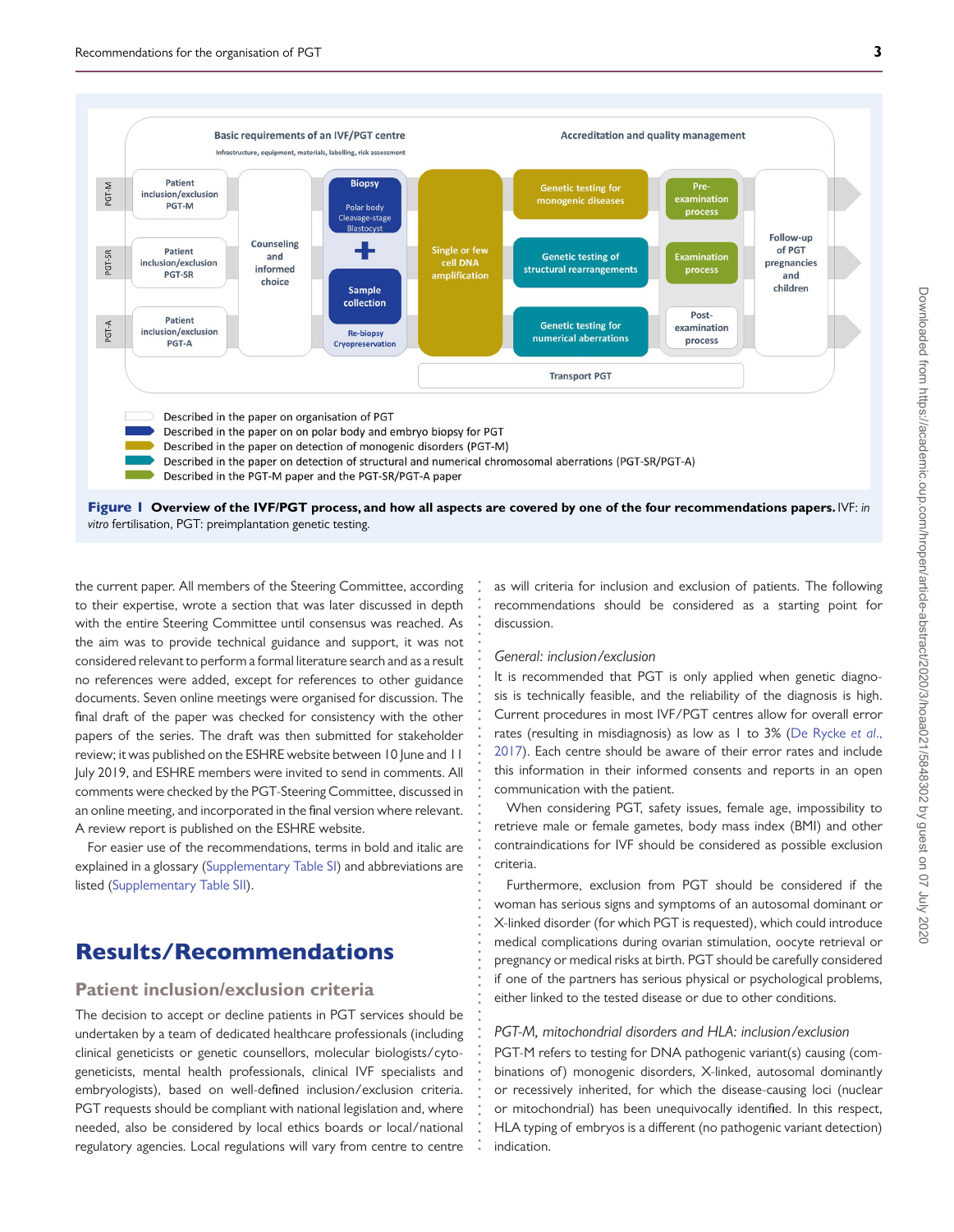*PGT-M.* PGT-M testing can be carried out for (likely) pathogenic germline genetic variant(s) [\(Richards](#page-11-9) *et al*., 2015), shown with high likelihood to be disease causing with serious health effects that may manifest at birth, in childhood or in adulthood. Further research (e.g. functional studies, family studies) may be indicated to prove the clinical significance of genetic variants. Cases of genetic variants of unknown significance that are not predictive of a phenotype should be excluded from PGT. PGT testing is inappropriate in case of uncertain genetic diagnosis (for example genetic/molecular heterogeneity), or in case of uncertain mode of inheritance.

For autosomal recessive disorders, where a single pathogenic variant has been diagnosed in the proband and only one parent, it is acceptable to offer PGT if the pathogenic genotype is attributed to a single gene and sufficient evidence from the family pedigree allows identification of the disease-associated haplotypes. Similarly, it is acceptable to offer PGT for known X-linked recessive single gene disorders with a clear unequivocal clinical diagnosis where no pathogenic variant was found in the proband but low- and high-risk haplotypes can be identified based on the family history.

Exclusion or non-disclosure testing can be indicated for late-onset disorders, such as Huntington's disease, to avoid pre-symptomatic testing of the partner with a family history of the disease. Exclusion testing is preferred over PGT with non-disclosure of the direct test results to the couple [\(Shenfield](#page-11-10) *et al*., 2003).

*PGT for mitochondrial disorders.* PGT for mitochondrial disorders caused by mitochondrial DNA (mtDNA) pathogenic variant -(s) allows the selection of embryos with an mtDNA pathogenic variant load below the threshold of clinical expression, providing an effective risk reduction strategy for heteroplasmic mtDNA pathogenic variant(s). As this threshold is often not known for rare or private pathogenic variant(s), a meta-analysis was performed for all mtDNA pathogenic variant(s), showing that embryos with a pathogenic variant load of ∼18% have a likelihood of more than 95% of being unaffected, irrespective of the mtDNA pathogenic variant and can be considered for transfer. For all mtDNA pathogenic variant(s) tested so far, the pathogenic variant load in individual blastomeres is representative for the entire embryo, which was expected due to the absence of mtDNA replication in the cleavage stage. Whether the same is true for blastocysts remains to be established, as mtDNA replication has started in this stage, leading to increased variation. Therefore, it is warranted to assess the variation in pathogenic variant load within embryos.

PGT is not indicated in case of homoplasmy.

In cases where the causative pathogenic variant of the mitochondrial disease is encoded by nuclear DNA, testing is the same as for other monogenic disorders.

*HLA typing.* When all other clinical options have been exhausted, selection of HLA-matched embryos via PGT is acceptable for couples who already have a child affected with a malignant, acquired disorder or a genetic disorder where the affected child is likely to be cured or life expectancy is substantially prolonged by transplantation with stem cells from an HLA-matched sibling. Testing can be performed for HLA typing alone, if the recurrence risk of the disease is low, or in combination with autosomal dominant/recessive or X-linked disorders.

Attention should be given to the time required for PGT workup, cycle(s) application and for an HLA-matched sibling to be born. Therefore, cases in which the affected child has an acute medical condition prohibiting safe stem cell transplantation or an extremely low life expectancy should be carefully considered for PGT. Any request for HLA typing to create a future donor for a sibling in the absence of a specific disease should be refused.

### *PGT-SR: inclusion/exclusion*

**. . . . . . . . . . . . . . . . . . . . . . . . . . . . . . . . . . . . . . . . . . . . . . . . . . . . . . . . . . . . . . . . . . . . . . . . . . . . . . . . . . . . . . . . . . . . . . . . . . . . . . . . . . . . . . . . . . . . . . . . . . . .**

PGT-SR is an accepted and routine procedure in most IVF/PGT centres. It has been developed for patients who are unable to achieve a pregnancy or at high risk of pregnancy loss and of abnormal live born births, resulting from inheritance of unbalanced products of the rearrangement.

Depending on the technology used (FISH, quantitative real-time PCR (qPCR), comprehensive testing methods [array-based comparative genomic hybridisation (aCGH), single nucleotide polymorphism (SNP) array or next generation sequencing (NGS)]), different inclusion/exclusion criteria may apply. In general, PGT-SR is only recommended if the technique applied is able to detect all expected unbalanced forms of the chromosomal rearrangement. When comprehensive testing strategies are applied, it is acceptable to use information on copy number of nonindication chromosomes to refine embryo transfer strategies.

### *PGT-A: inclusion/exclusion*

Although PGT-A remains heavily debated in clinical practice, the following indications for its use have been reported:

- − AMA;
- − RIF;
- − RM. It should be noted that couples with a history of RM have a high chance of successfully conceiving naturally and that PGT-A for RM without a genetic cause is not recommended in a recent [evidence-based guideline \(The ESHRE Guideline Group on RPL](#page-11-11) *et al*., 2018);
- − SMF.

The exact definition (e.g. age limit, number of losses) of these factors should be determined by each centre. International definitions are provided in the glossary [\(Supplementary Table SI\)](https://academic.oup.com/hropen/article-lookup/doi/10.1093/hropen/hoaa021#supplementary-data).

For all, but in particular for RIF, RM and SMF couples, a previous karyotype of both partners is recommended since there is a higher chance of structural rearrangements for these indications. If an abnormal karyotype is identified, the technology for the detection of unbalanced abnormalities can differ from the regular PGT-A.

### **Counselling and informed choice**

#### *Relevant documents*

The following documents should be available before starting PGT:

- − original or copy of results of genetic testing, karyotypes or other specific testing of the index patient, spouse or partner, children or other family members (when appropriate).
- − female reproductive history, gynaecological and fertility status;
- − male reproductive history, andrological history, fertility status, results of sperm analysis (especially in cases where the genetic disorder(s) for which PGT is desired has effects on sperm parameters, e.g. monogenic diseases, such as myotonic dystrophy and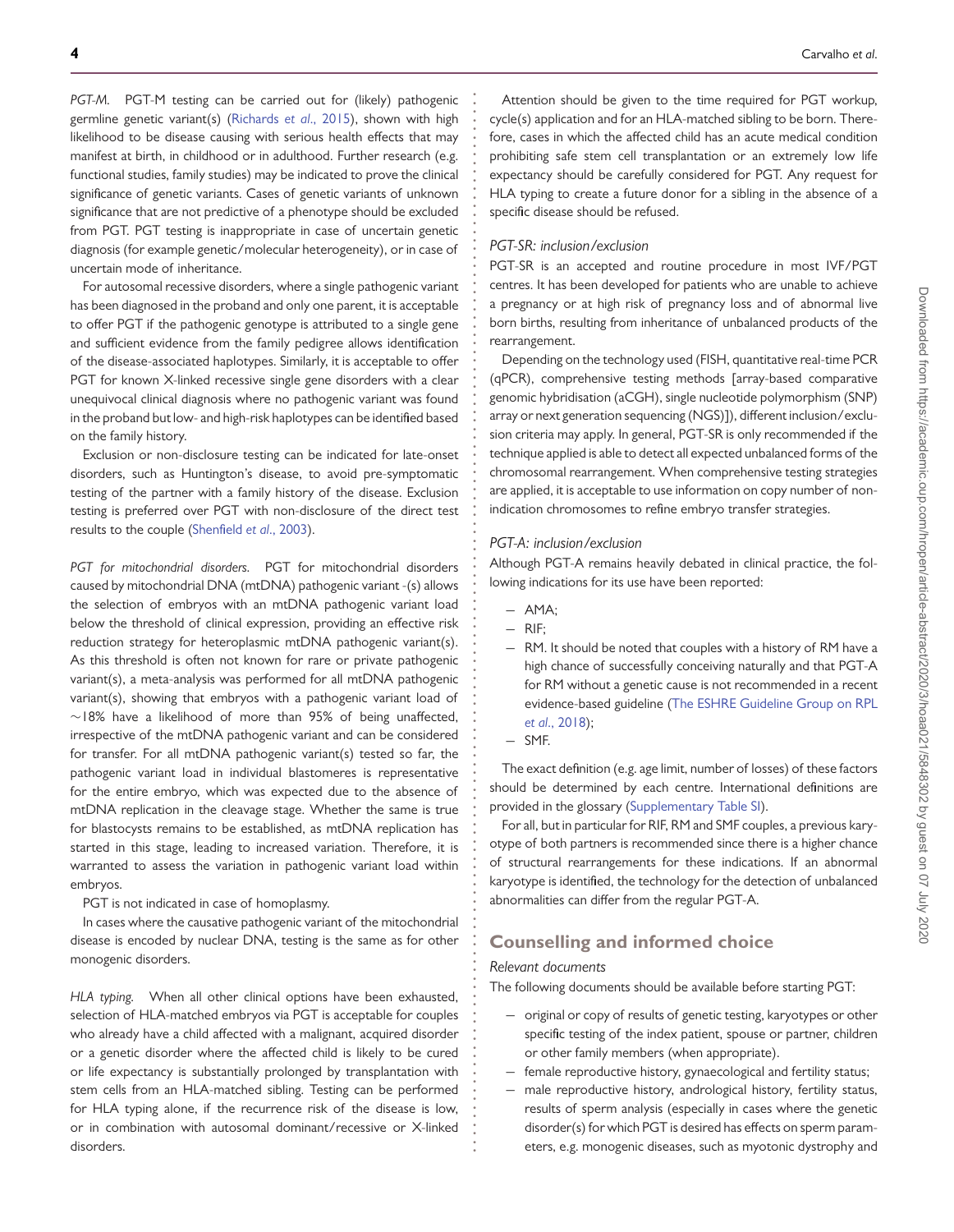cystic fibrosis/congenital bilateral absence of the vas deferens and some Robertsonian translocations);

**. . . . . . . . . . . . . . . . . . . . . . . . . . . . . . . . . . . . . . . . . . . . . . . . . . . . . . . . . . . . . . . . . . . . . . . . . . . . . . . . . . . . . . . . . . . . . . . . . . . . . . . . . . . . . . . . . . . . . . . . . . . .**

- − reports on health problems of female and male partners that may affect genetic diagnosis, or the outcome of IVF and pregnancy (when appropriate). Health status may need to be reevaluated over time;
- for PGT-M, PGT-SR: a genetic counselling report together with full pedigree and family data;
- − for HLA testing: a medical report of the affected child, current situation, prognosis, options for treatment other than PGT, suitability for stem cell transplantation, results of previous HLA typing (serologic and/or DNA markers) in affected child, parents and siblings.

As laws and regulations on PGT vary internationally, the legality of undertaking PGT in a particular country for a specific indication should be verified. If required, licenses or approval to carry out PGT should be obtained prior to the start of ovarian stimulation.

*Counselling: general issues*

- All information, oral and written, should be in language that can be understood by a layperson as technical terminology may lead to patient misunderstanding.
- Written information about treatment should be available prior to a consultation.
- When PGT involves the treatment of a couple, both partners should, when possible, attend consultations.
- An independent interpreter should be present when necessary, although a family member could act as translator in the absence of an alternative.
- Counselling should be offered both before and after each IVF/PGT cycle.
- Genetic counselling should be provided by a qualified clinical geneticist or genetic counsellor.
- A specialist in reproductive medicine should provide information regarding the IVF cycle.
- The counselling provided should be non-directive and include all reproductive options available to the couple, enabling them to reach their own conclusion about the suitability of treatment.
- Costs and timelines should also be discussed to ensure that patients are fully informed of all aspects of IVF and PGT before treatment starts. The social and psychological impact needs to be considered, especially in couples already responsible for the care of affected children.
- Additional counselling may be needed after completion of the laboratory work-up.
- Individualised post-consultation letters should contain a summary of the information discussed.
- The patients should sign a written informed consent for all procedures.

### *PGT-related counselling*

PGT counselling includes counselling related to the IVF treatment on one side and genetic counselling on the other.

*Related to the IVF treatment.* Counselling should include discussion of:

- − the risk of medical complications for women during ovarian stimulation or oocyte retrieval;
- the risk of spontaneous pregnancy in the waiting time or during IVF treatment, and the need for contraception;
- the number of oocytes to be retrieved and the need to maximise this within the safe limits of medical practice. Different options for pooling oocytes or embryos before biopsy should be considered, when appropriate;
- the expected number of embryos for biopsy, the biopsy stage, the number of cells to be biopsied and the percentage of embryos expected to survive;
- − the possibility that some embryos remain undiagnosed. In specific cases, re-biopsy is acceptable to achieve diagnosis. If no diagnosis is obtained, selection of these embryos for transfer is not acceptable. An exception can be made for PGT-A but requires patients' fully informed consent;
- − the number of embryos to be transferred and the policy on elective single-embryo transfer in the centre. The risk of conceiving a multiple pregnancy should also be discussed;
- − the possibility of having no embryos for transfer if all the embryos are morphologically and/or genetically unsuitable;
- − the chance of pregnancy/live birth per cycle started and per embryo transfer, taking into account maternal age and indication;
- the risk of miscarriage and the importance of re-analysis of placental or foetal tissue, as a tool to assess false negative rates and to advise the couple for further treatment;
- − cryopreservation following PGT and the predicted success of pregnancies from biopsied and cryopreserved embryos;
- − follow-up of pregnancies and children born from PGT;
- − options for embryos not transferred or frozen for future use, including donation to research, according to local regulations.

*Related to the genetic analysis.* Counselling should include discussion of the following:

− an updated review of the genetic risk and molecular or cytogenetic confirmation of the diagnosis when appropriate, the severity and variability of the condition and presence or absence of genotype/

phenotype correlation;

- − the principle of the test; it should be explained that depending on the indication, biological samples and genetic reports from the couple and relevant family members may be required for the laboratory work-up;
- − the condition(s) tested for, the testing method and the limitations of the test;
- − the expected time-frame for the laboratory work-up and the treatment;
- − the reporting of results and the centre's policy on incidental findings;
- − decision-making about which embryos are acceptable for transfer/vitrification: this should be discussed with the patients before a treatment cycle begins and may need to be revisited. The fate of undiagnosed embryos and non-transferable embryos also needs to be addressed. It is acceptable to use non-transferable embryos for test optimisation;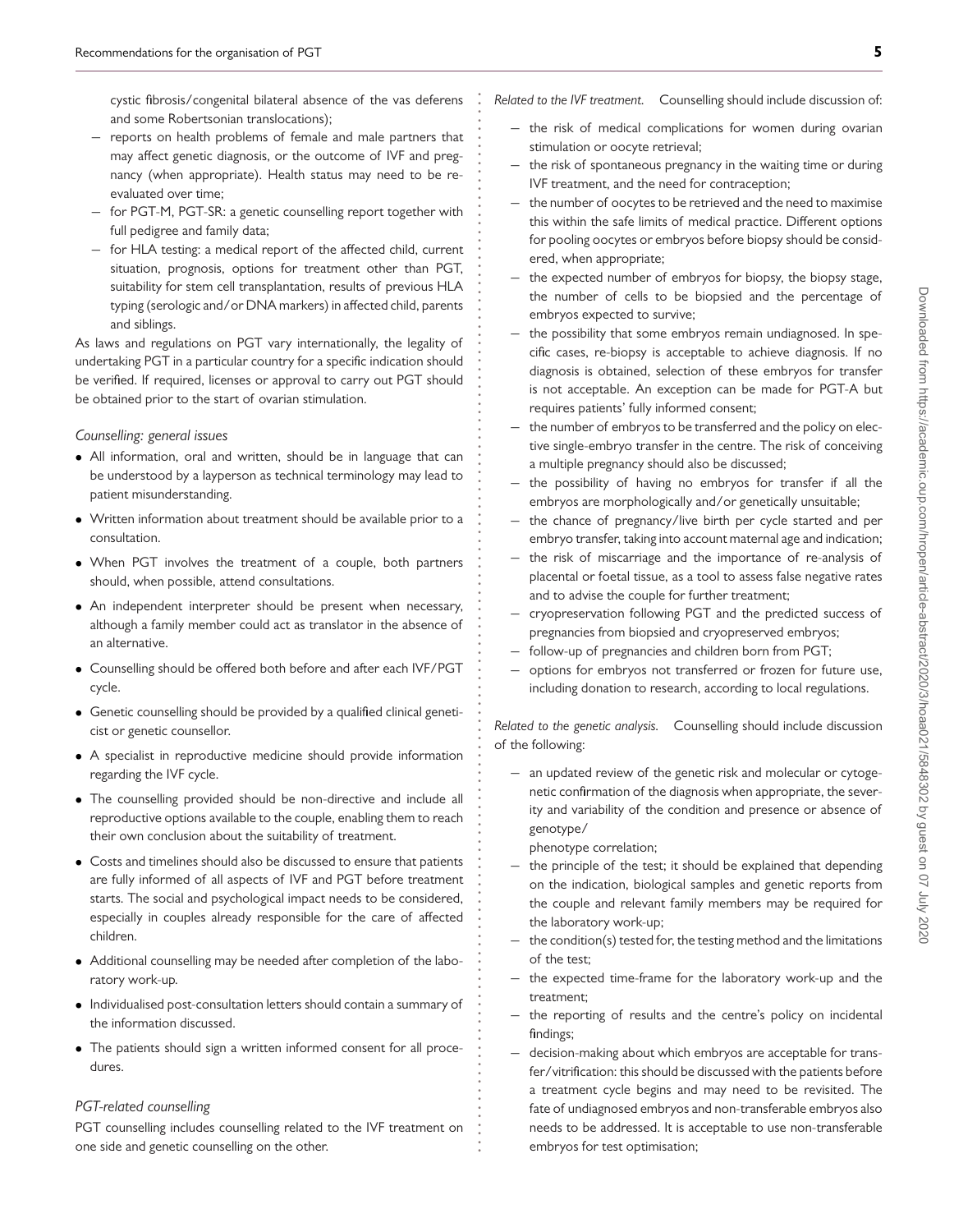- − chromosomal mosaicism as an inherent biological phenomenon in human preimplantation embryos and, when appropriate, how this may affect diagnosis and the centre's embryo transfer policy;
- − the possibility of a misdiagnosis; error rates expressed as false negative or positive results should be based on 'in-house' workup and follow-up analysis for specific diagnostic tests or strategies;
- − the option and possible recommendation for prenatal diagnosis (in case of pregnancy) for confirmation of the PGT result.

Depending on the condition, and test to be used, the following issues should also be addressed in counselling:

- − for structural chromosomal rearrangements, it is important to discuss that the applied technology may not allow to discriminate between normal and balanced results;
- − for autosomal recessive, as well as for X-linked recessive disorders, the transfer of carrier embryos should be discussed, according to the local regulations;
- − for X-linked diseases where specific pathogenic variant detection is not possible, the pros and cons of embryo sexing should be discussed: all male embryos, affected or unaffected, will be discarded and carrier females cannot be distinguished from unaffected female embryos;
- − the option of revealing the sex of the embryo should be discussed within the local legal constraints;
- − for monogenic disorders caused by dynamic pathogenic variants with repeat instability where testing involves repeat size determination, the couple should be fully informed on the threshold of repeat expansions below which embryos can still be transferred;
- − for HLA typing, the theoretical number of embryos suitable for transfer should be discussed. The fate of unaffected non-HLAmatched embryos should be discussed, taking local and national regulations into consideration. Due to the complexity of the procedure it is recommended to maintain close collaboration between specialists of the IVF, PGT and transplant units, and to minimise the time of the whole procedure;
	- All potential limitations should be communicated to the couple, including the chance of finding a transferable embryo and hematopoietic stem cell transplantation issues (potential stem cell source, timing, expected success rate).
	- It is recommended to counsel prospective parents on the genetic chance of identifying a transferable embryo:
		- 25% (1 out of 4) of biopsied embryos are genetically transferable when performing preimplantation HLAtyping only;
		- 18.8% (3 out of 16) when concurrently excluding an autosomal recessive or X-linked recessive disease;
		- 12.5% (1 out of 8) when concurrently excluding an autosomal dominant disease;
	- It is important to discuss the risk of a unique crossover in the proband, leading to very low likelihood of identifying a transferable embryo.

− for PGT-M or PGT-SR combined with PGT-A, the policy for embryo (ranking and) transfer should be discussed.

### *Psychological support and evaluation*

**. . . . . . . . . . . . . . . . . . . . . . . . . . . . . . . . . . . . . . . . . . . . . . . . . . . . . . . . . . . . . . . . . . . . . . . . . . . . . . . . . . . . . . . . . . . . . . . . . . . . . . . . . . . . . . . . . . . . . . . . . . . .**

When available in the centre, psychological support should be offered to every couple before, during and after PGT, including unsuccessful cycles. Psychological evaluation should be considered for the following patients:

- − couples for whom the geneticist, gynaecologist or other member of the IVF/PGT team has doubts regarding the welfare of existing or future children or the psychological and physical wellbeing or mental capacity of future parents;
- − couples in whom one of the future parents is the carrier of an autosomal dominant disorder and may have signs and/or symptoms of this disorder as determined by the appropriate specialist physician (e.g. neurodegenerative/psychiatric diseases);
- couples who are undergoing PGT HLA-typing to evaluate their 'child wish' and the extent to which the new child is welcomed, not only as a donor but also as a full family member, appreciated for whom s/he is.

Psychological support and intervention are recommended for

- − couples with a history of reproductive failure;
- patients with past traumatic experiences;
- − patients with current salient psychological distress;
- − couples who actively request psychological intervention.

### **Basic requirements of an IVF/PGT centre**

A close collaboration between the IVF centre and the PGT centre is essential, particularly in complex cases.

Oocyte retrieval, fertilisation, culture, biopsy and transfer of embryos and PGT diagnosis should be undertaken in a centre with suitable laboratory infrastructure, equipment and trained staff, in accordance with the European Union Tissue and Cells directive or other local laws. Adherence to published best practice guidance on PGT is recommended.

The following recommendations apply to the preclinical work-up and testing of clinical cases.

### *Laboratory infrastructure, equipment and materials*

*Laboratory infrastructure.* Oocyte and/or embryo biopsy should be performed in a specifically designated laboratory setting. Collection of the biopsied samples and initial steps of genetic testing procedures should be carried out in laboratory settings dedicated for processing single and/or few cells. Appropriate precautions should be taken both to prevent contamination of samples by physical isolation, and to detect any such contamination. Licenses for offering embryo biopsy procedures and/or genetic testing by the centre may be obtained, according to local regulations.

#### *Equipment.*

• All clinical equipment should meet the criteria set for the intended application, be appropriately calibrated, maintained and serviced, with all aspects supported by written standard operating procedures (SOPs). Equipment used for critical steps should have an uninterrupted power supply (UPS).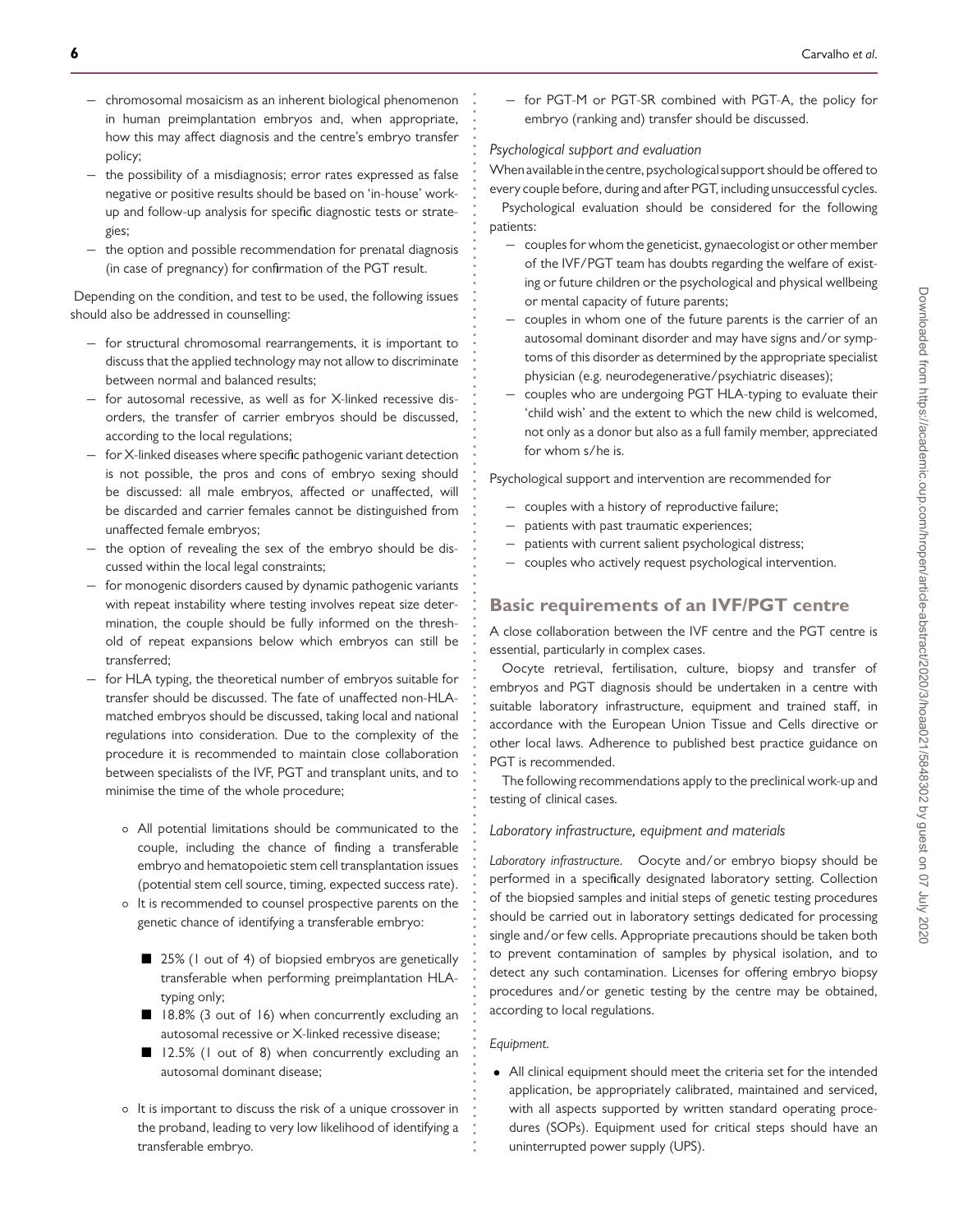- For areas within the IVF centre, whether it is a dedicated area or a room, all equipment should comply with 'Revised Guidelines for good practice in IVF laboratories (2015)', section 3 'labora[tory safety' \(ESHRE Guideline Group on Good Practice in IVF](#page-11-12) Labs *et al*., 2016). Prior to the biopsy procedure, work surfaces, equipment and hoods should be cleaned and decontaminated with disinfectants with proven compatibility and efficacy for use in an IVF laboratory.
- For areas within the PGT centre, prior to each use, work surfaces and equipment should be cleaned and decontaminated with DNA decontamination solutions or 10% bleach, or by UV-C irradiation or autoclaving (when applicable, for example tube racks). It is not recommended to use 70% ethanol solution only, as it does not decontaminate DNA.
- Multichannel pipettes or automated systems may be useful in the PGT laboratory to minimise the risks of mislabelling or misallocation of samples during the post-amplification steps, but they are not recommended in the pre-amplification steps.

#### *Materials.*

- To prevent contamination, protective clothing for DNA amplification of a single and/or few cells should be worn, including full surgical gown (clean, not sterile and changed regularly), hair cover/hat, face mask (covering nose and mouth) and preferably shoe covers or dedicated shoes. Gloves should be worn at all times and changed frequently. These should be well-fitting (e.g. nitrile, but not vinyl examination gloves). For areas within the IVF centre, protective clothing, preferably with low particle shedding and non-powdered gloves and masks should be considered.
- The pre-amplification materials and reagents should be kept away from any DNA source and preferably stored in the preamplification area.
- Whenever possible, all solutions or reagents should be purchased 'ready to use' and should be of 'molecular biology' grade or equivalent. All reagents (purchased and in-house) should be tested and validated. All plastic-ware used, including filter tips, should be certified DNA-free and DNase-free.
- Batch or lot numbers should be recorded for traceability, according to internal quality standards in the laboratory.
- Whenever possible, solutions or reagents should be split into small aliquots and no aliquot should be re-used for a clinical case.
- It is recommended to avoid repeated freeze-thaw cycles of all reagents.
- Reagents and solutions can be DNA decontaminated by UV-C irradiation. Alternatively, reagents and solutions made in-house can be autoclaved, preferably using a PGT-dedicated autoclave.
- Careful handling of all reagents employed must be ensured with regards to storage temperature and working conditions, following manufacturer's recommendations. Vortexing and quick temperature changes should be avoided for the most sensitive components.

Specific issues for handling of reaction tubes to reduce crosscontamination:

- It is recommended to avoid touching the inside or the lid of the tubes with your fingers.
- It is recommended to avoid touching the outside or the cap of the tubes with the tip of the pipette. If this happens, the pipette tip should be changed immediately.
- It is recommended to keep the reaction tubes open no longer than necessary.

*Laboratory documentation.* Well-structured (electronic and/or paper) laboratory forms should be available for recording wet-laboratory details of work-up and PGT cycle procedures.

Further specific requirements with respect to infrastructure, equipment, materials and documentation are discussed separately in the [papers on embryo biopsy and PGT techniques \(ESHRE PGT-M Work](#page-11-13)ing Group *et al*., 2020, ESHRE PGT-SR/PGT-A Working Group *et al*., 2020, [ESHRE PGT Consortium and SIG-Embryology Biopsy Working](#page-11-14) Group *et al*., 2020).

#### *Training and personnel*

**. . . . . . . . . . . . . . . . . . . . . . . . . . . . . . . . . . . . . . . . . . . . . . . . . . . . . . . . . . . . . . . . . . . . . . . . . . . . . . . . . . . . . . . . . . . . . . . . . . . . . . . . . . . . . . . . . . . . . . . . . . . .**

- It is recommended that laboratory personnel performing clinical work should be supervised by an appropriately trained person.
- Staff training and competence: embryo biopsy procedures and genetic testing should be performed by competent and adequately trained laboratory staff, according to national legislation. Joining specific training programmes (workshops, hands-on training, one-toone training) for embryology and PGT procedures is recommended. All staff should document their competence level and continuous professional development. The number of trained laboratory staff should reflect the number of PGT cycles performed per year and also consider other duties such as administration, quality management and communication with respect to the PGT work. For centres with a low number of PGT cycles, more than one individual should be trained to avoid difficulties with absence.
- It is recommended for a member of the personnel with abstinence from a specific technique to demonstrate laboratory skills before working again with clinical cases.
- When the interpretation of results includes specific software, personnel may also be trained in management and interpretation of the software.
- Good laboratory practice and good scientific judgement are always required.

#### *Labelling and witnessing*

- It is recommended that an adequate labelling system, written or barcoded (electronic), with two unique patient identifiers plus the embryo/cell(s) number is used to match the sample's diagnostic result with the embryo from which that sample was taken. This should ensure traceability throughout the IVF and PGT process until reporting of the final results.
- The labelling system should be comprehensible and practical for both the IVF and PGT centres. Printed sticker labelling may be superior to pens, as labelling should be legible and uneditable.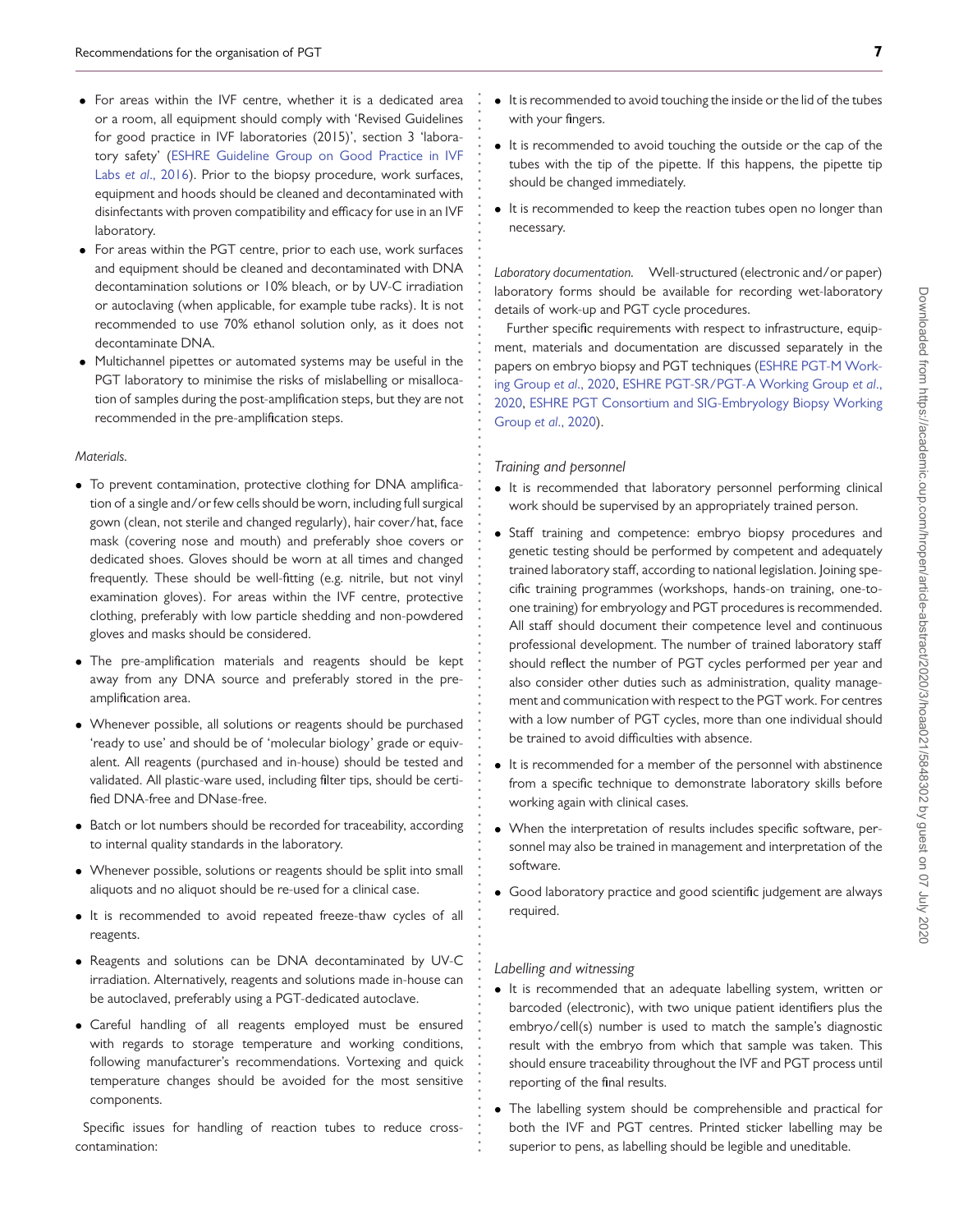

Figure 2 **Outline of the biopsy and genetic testing procedure with indications of the seven critical steps where labelling and** sample identification should be confirmed. Further details on labelling and sample identification during the PGT testing are included in the specific sections of the PGT-A/SR paper. *Witnessing is recommended during the following stages: (i) immediately after biopsy to confirm the embryo and* sample number match; (ii) during spreading or tubing, to confirm that the sample identification matches the labelling on the relevant slide or tube, respectively; (iii) *in case of cryopreservation, immediately after biopsy before acquiring the genetic analysis results, at placing and labelling the embryo into the cryopreservation device; (iv) for further embryo culture, at placing and labelling the embryo into the culture dish; (v) when diagnostic results are issued to ensure accuracy and correlation with the correct sample identification; (vi) during the thawing/warming procedure to ensure accuracy and correlation with the correct embryo diagnostic result; and (vii) at the time of selecting the embryo(s) for embryo transfer.*

> **. . . . . . . . . . . . . . . . . . . . . . . . . . . . . . . . . . . . . . . . . . . . . . . . . . . . . . . . . . . . . . . . . . . . . . . . .**

- <span id="page-7-0"></span>• Labelling and sample identification should be confirmed for critical and high-risk steps by an independent observer and signed off [\(Fig. 2\)](#page-7-0). These critical steps are detailed in the technical papers for the various methods [\(ESHRE PGT-M Working Group](#page-11-13) *et al*., 2020, [ESHRE PGT-SR/PGT-A Working Group](#page-11-14) *et al*., 2020, ESHRE PGT [Consortium and SIG-Embryology Biopsy Working Group](#page-11-15) *et al*., 2020).
- After biopsy, the sample may be analysed in house or sent for genetic testing in another centre (see 'Transport PGT').

### **Preclinical work-up report, examination and post-examination process**

### <span id="page-7-1"></span>*Preclinical work-up*

The PGT work-up report should contain at least the following information [\(Claustres](#page-11-16) *et al*., 2014):

- − administrative information:
	- title or name of the report;
	- number of the report (as used for document control, when available);
	- pagination including the actual and total number of pages (the patient identifier and report name/number must be present on each additional page);
	- full date of the report;
	- name and address of the physician referring the patient;
	- identification of the person(s) performing the diagnosis/authorising the release of the report and their signature;
	- identity of the IVF/PGT centre with full contact details;
- − patient (male and female)/sample identification:
	- full given name(s) and surname, or unique patient identification code;
- unequivocal date of birth;
- gender;
- − specific for the preclinical work-up report:
	- date of DNA sample collection;
	- date of DNA sample arrival in the laboratory;
	- samples and genetic status of relevant family members can be mentioned only with their informed consent and should be in accordance with general data protection regulations (GDPR) and/or local privacy regulations;
	- for PGT-SR, an overview of the most likely segregation products;
- − restatement of the clinical question, i.e. the indication(s) being requested for analysis, the type of required testing, the referral reason, parental karyotypes/genomes;
- specification of genetic tests used:
	- brief information on the methods used in the analysis;
	- full details of the extent of the tests, including software, where appropriate;
	- where a commercially available kit is used, this should be clearly identified in the report, including the reference and version of the kit.
- − a clear description and interpretation of results;
- a clear summary of the results;
- error rates/limitations of the test/misdiagnosis (a general figure should be stated for the overall cycle/treatment).
- It is recommended that all reporting based on haplotyping clearly states that the accuracy of the results is based on the assumption that samples received were correctly identified, family relationships are true and the clinical diagnosis of relatives is correct.
- It is recommended that any particularity of the protocol (e.g. specifying type of biopsy, number of cells) is clearly indicated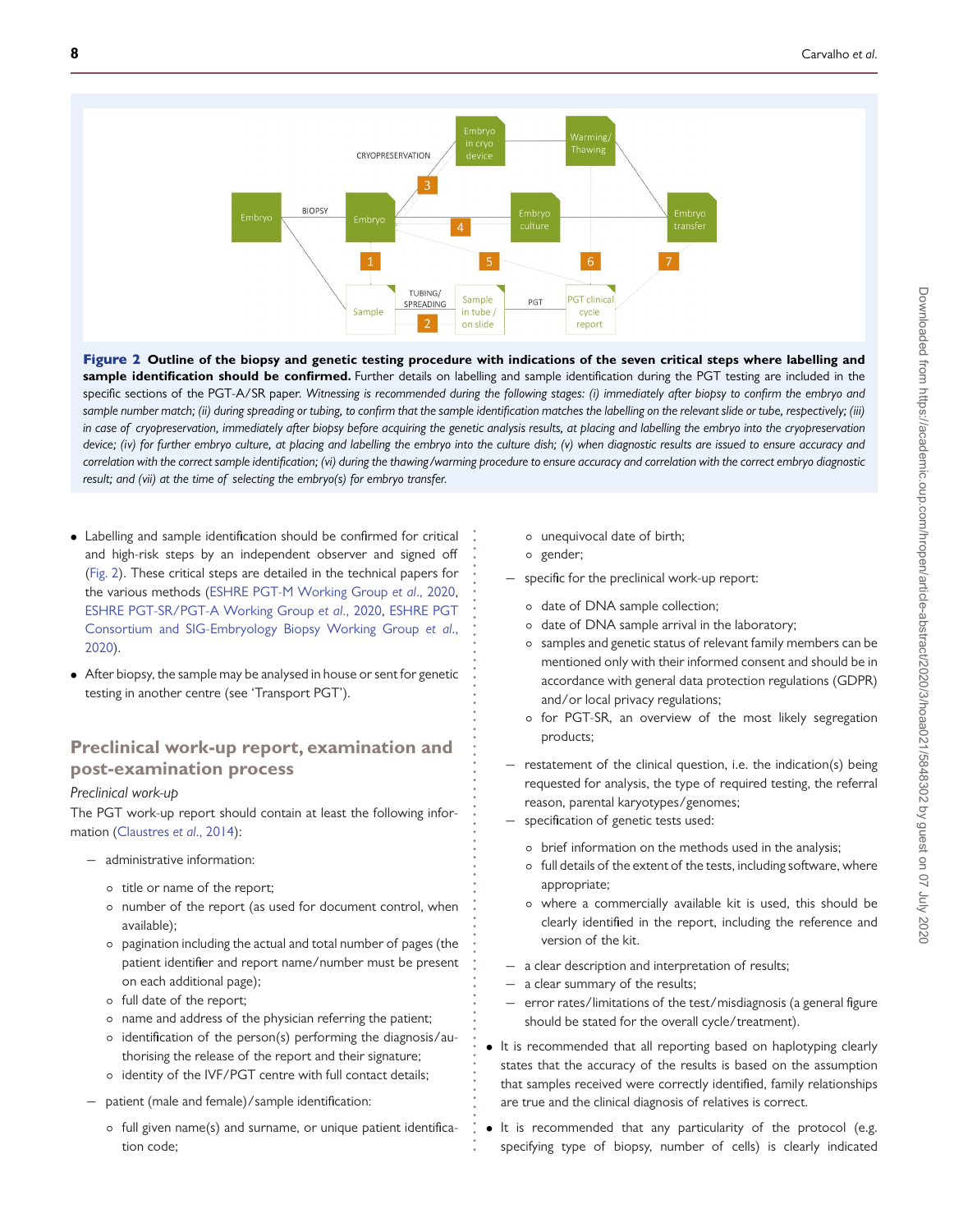and communicated to both the patient and the IVF centre, if needed.

**. . . . . . . . . . . . . . . . . . . . . . . . . . . . . . . . . . . . . . . . . . . . . . . . . . . . . . . . . . . . . . . . . . . . . . . . . . . . . . . . . . . . . . . . . . . . . . . . . . . . . . . . . . . . . . . . . . . . . . . . . . . .**

### *Examination process*

- The examination process and reporting of results must comply with local guidelines or law, or with the ISO 15189 standard.
- Before starting a clinical PGT cycle, relevant documents should be available, labelling of samples should be checked, and genetic counselling provided to the couple.
- It is recommended that the PGT laboratory has clearly documented procedures for all steps of the examination process (explicit instructions and a summary of validation results) and release of results (diagnosis, reporting, embryo transfer policy). These procedures are preferably covered in a service-level agreement between the PGT and IVF centres.
- Many different methods for PGT have been published and all appropriately validated methods are acceptable for clinical cases. The method used should have been previously implemented, tested and validated in the PGT centre.

#### *Scoring of clinical results.*

• It is recommended that results are reviewed and signed or electronically validated by a suitably qualified person (name, qualification, date).

*PGT clinical cycle report.* The PGT clinical cycle report contains an interpretation of the clinical results and guidance on which embryos are genetically transferable. The same recommendations apply as specified for the preclinical work-up report (see section ['Preclinical work-up'](#page-7-1)), together with the following items:

- − unique cycle/treatment code;
- − date of oocyte retrieval;
- − date of biopsy;
- − date of biopsy sample arrival in the laboratory;
- − information on the sample type (including number of samples and controls);
- − unique ID number for each cycle and/or biopsy sample tested;
- − indication for PGT.
- When scoring results from polar body (PB) testing, it is recommended to report what was detected in each PB and then infer the oocyte diagnosis. It is recommended to test both **PRs.**
- When scoring results from blastomere/trophectoderm (TE) testing, it is recommended to report what was detected in the sample and then infer the embryo diagnosis.
- When results are reported from 'pooling' of embryos, it is advisable to refer to each oocyte and sample collection date, and clearly differentiate the embryo number between cycle/treatment.
- Reporting of clinical results to the IVF centre must follow local regulations or international accreditation guidelines, including GDPR.
- The embryo transfer policy should be agreed upon between stakeholders (IVF centre, genetic centre, genetic counsellors, clinicians and patients). In PGT-M and PGT-SR cases, embryos with no or inconclusive results are not recommended for transfer. Depending on local rules and following adequate counselling of the prospective parents, the carrier status of embryos (for autosomal recessive or X-linked recessive disorders) may be taken into consideration for embryo selection. In case of PGT-A in addition to PGT-M or PGT-SR, it is crucial that the centre has a clear policy on embryo (ranking and) transfer.
- A written or electronic report should be securely transmitted to the IVF centre to ensure transfer and/or cryopreservation of the correct embryos. Results should not be communicated orally.
- Reporting time should be kept as short as possible and when fresh transfer is intended, reporting time should be adapted to allow the IVF centre to organise the embryo transfer.
- It is recommended that the report is clear, concise, accurate and easily understandable by non-geneticists.
- It is recommended that the overall result and interpretation (including transfer recommendation) are presented per embryo, preferably in tabulated form. Sufficient information for genetic counselling should be included, such as the chromosome(s) involved, chromosome band(s)/nucleotides, the size of the chromosomal aberration in Mb, and the correct identification of the genetic variant. Where applicable, the latest version of the International System for Human Cytogenetic Nomenclature (ISCN)/Human Genome Variation Society (HGVS) nomenclature can be used.
- In case of no diagnosis and re-biopsy to try and obtain a result, this should be included in the report.
- The final clinical cycle report must be signed by appropriately qualified (authorised) personnel (name, qualification, date).
- It is recommended that the clinical cycle results are discussed with the couple before embryo transfer.
- It is recommended that the report is stored in the patient file in the PGT centre, according to local regulations.
- It is recommended to include a disclaimer in the report to address limitations of the test and any other information that may be of significance to the addressee.
- It is acceptable to indicate in the report the need for prenatal testing to confirm the result in case of pregnancy.

Further details on the specific reporting of the results and interpretation of results are outlined in the technical recommendations papers [\(](#page-11-14)[ESHRE PGT-M Working Group](#page-11-13) *et al*., 2020, ESHRE PGT-SR/PGT-A Working Group *et al*., 2020).

### *Post-examination process*

*PGT cycle follow-up.* For quality purposes, it is recommended to confirm the PGT diagnosis on a subset of embryos not transferred or cryopreserved following diagnosis, in line with local regulations. Such confirmation aims to provide internal quality assurance (QA) as well as accurate and up-to-date misdiagnosis rates for prospective PGT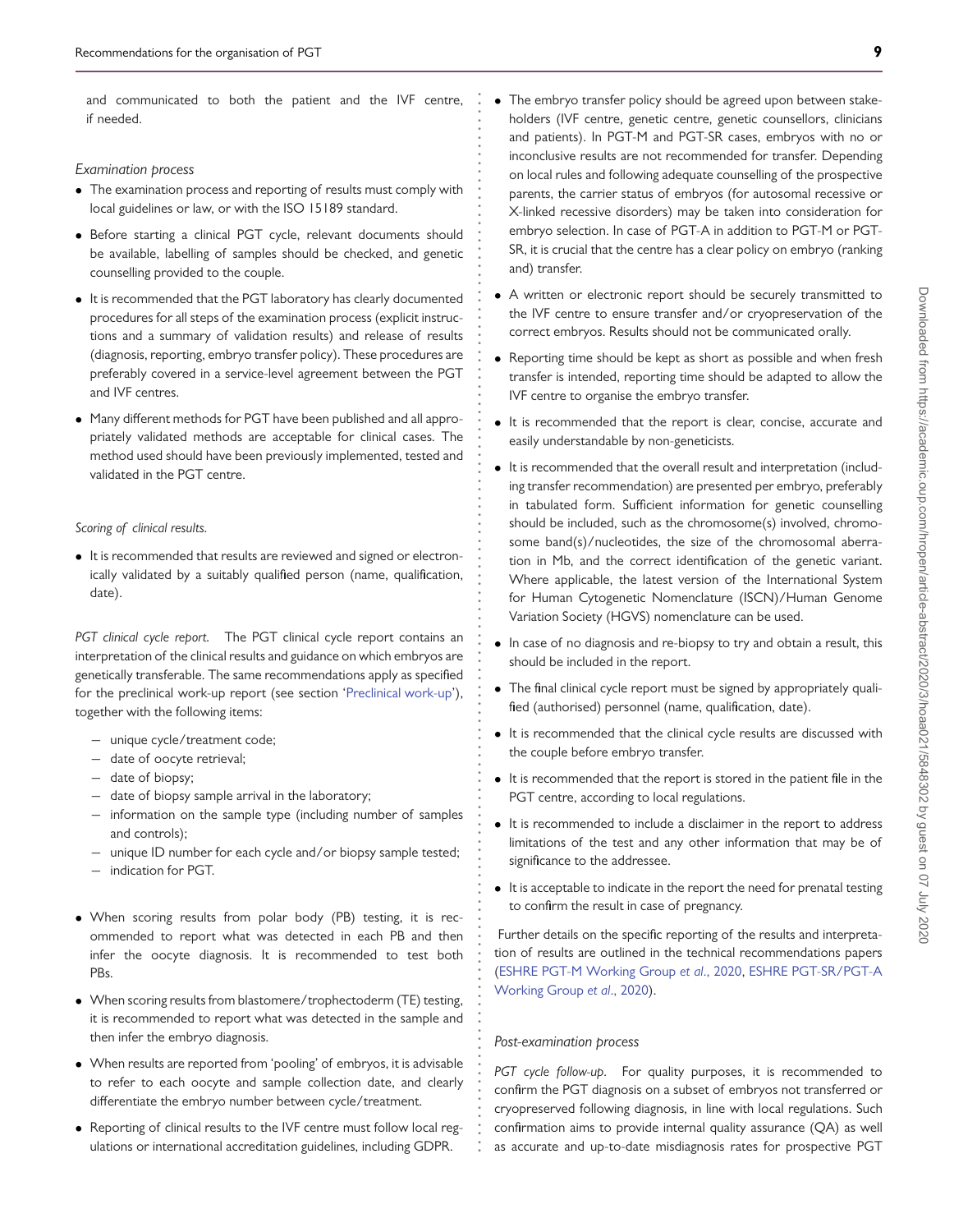patients. It is recommended that this is performed on as many embryos as is practicable. It is acceptable to perform this periodically.

When a pregnancy ensues following PGT testing, it is recommended that parents are (again) made aware of the chance and risks of a misdiagnosis and be informed on the possibilities for prenatal testing. PGT and IVF centres should make special efforts to follow-up with the parents following prenatal testing or birth, especially if confirmatory testing is not possible.

Follow-up data should be used for both internal quality control (QC) and QA purposes and documented in the ESHRE PGT Consortium online database for international data collection.

It is recommended that laboratories follow local regulations or accreditation schemes on storage of clinical samples and patient records. If no local regulations or guidelines exist on storage of clinical samples and patient records, it is recommended as follows:

- If embryos have been transferred and/or frozen, all relevant material (e.g. FISH slides, DNA amplification products) from the case should be retained and appropriately stored. Samples should be stored for at least 1 year. Prolonged sample storage could be considered, taking into account the availability of information on delivery and the duration of embryo cryopreservation.
- If there is no genetically suitable embryo for transfer or cryopreservation, it is not necessary to keep the samples.
- If there is no pregnancy after transfer of all genetically suitable embryos, samples can be discarded.

#### *Misdiagnosis rate.*

- It is recommended that each PGT centre performs a prospective risk analysis in order to prevent and/or eliminate possible causes of misdiagnosis.
- It is recommended that misdiagnosis rates should be calculated for each type of method and for all methods from a particular centre. Misdiagnosis rates include those clinical cases in which affected pregnancies arose and cases for which re-analysis results were discordant with the biopsy result.
- It is recommended that confirmatory testing should be performed at least periodically as a QA.
- It is recommended that the published and in-house estimates of misdiagnosis rates should be available on request to prospective patients along with pregnancy rates and live birth rates, to allow informed consent for PGT.
- Following a misdiagnosis, the IVF/PGT centre should investigate the possible causes of the misdiagnosis and make changes to protocols to eliminate the risk in the future. Many of the causes of misdiagnosis are avoidable by taking preventative actions and following the principles of quality management.
- Misdiagnosis should be reported, for instance through the ESHRE PGT Consortium online database.

*Baseline IVF live birth rates for PGT.*

• Setting appropriate baseline live birth rates should be left up to the individual centres. However, it is recommended that each IVF centre should compare PGT live birth rates and matched non-PGT [routine IVF or intracytoplasmic sperm injection (ICSI)] live birth rates within that IVF centre.

• Comparison of live birth rates with those reported by the ESHRE PGT Consortium or comparable peers can also be carried out to set benchmarks for continual improvement of the PGT centre.

### **Transport PGT**

**. . . . . . . . . . . . . . . . . . . . . . . . . . . . . . . . . . . . . . . . . . . . . . . . . . . . . . . . . . . . . . . . . . . . . . . . . . . . . . . . . . . . . . . . . . . . . . . . . . . . . . . . . . . . . . . . . . . . . . . . . . . .**

- When in-house genetic analysis is not feasible, transport PGT is an option. In transport PGT, patients have the IVF treatment (oocyte retrieval, embryo culture, biopsy and transfer, pregnancy follow-up) at their local IVF centre, but genetic testing is performed at a collaborating PGT centre with significant experience in PGT.
- The IVF centre and PGT centre should have in place an official agreement (Service-Level Agreement) dealing with legal, insurance and accountability issues about the transport PGT procedures.
- Transportation companies entitled to transport biopsied material should certify their suitability to transport the biopsied material, provide the likelihood of a sample loss or sample delivery delay and provide actions taken against these risks.
- The IVF centre and PGT centre should make arrangements to ensure that patients have had adequate PGT counselling.
- The IVF centre and PGT centre should have in place a set of clinical/laboratory validated protocols, including tubing/spreading protocols, and shipment protocols specifying approximate transportation time and ensuring cell and/or DNA integrity.
- In addition, practical and logistic arrangements on who will be responsible for the various stages of the PGT treatment should be clearly established.
- The IVF centre and PGT centre should delineate clear and sufficient lines of communication as documented in written procedures and compliant with the GDPR during all stages of a transport PGT treatment.
- Preclinical runs: before sending/receiving clinical samples from the treatment cycles, one or more 'preclinical runs' are recommended. This practice may detect issues related to the quality of biopsy, handling and labelling of biopsied samples, and the transport. Negative control specimens should be included in preclinical runs to assess contamination. The sensitivity and specificity of genetic testing should be evaluated and compared with in-house samples and/or samples received from other IVF centres. The reporting of the results should be agreed upon.
- The IVF/PGT centres should agree on the feasibility, the number and the timing of transport PGT cycles and define a schedule.
- It is recommended that all diagnostic results and reports are sent in written form (complying with the GDPR).
- The IVF centre and PGT centre should agree on who is responsible for the collection of PGT data and follow-up of PGT children [\(www.eshre.eu/data collection\)](http://www.eshre.eu/data).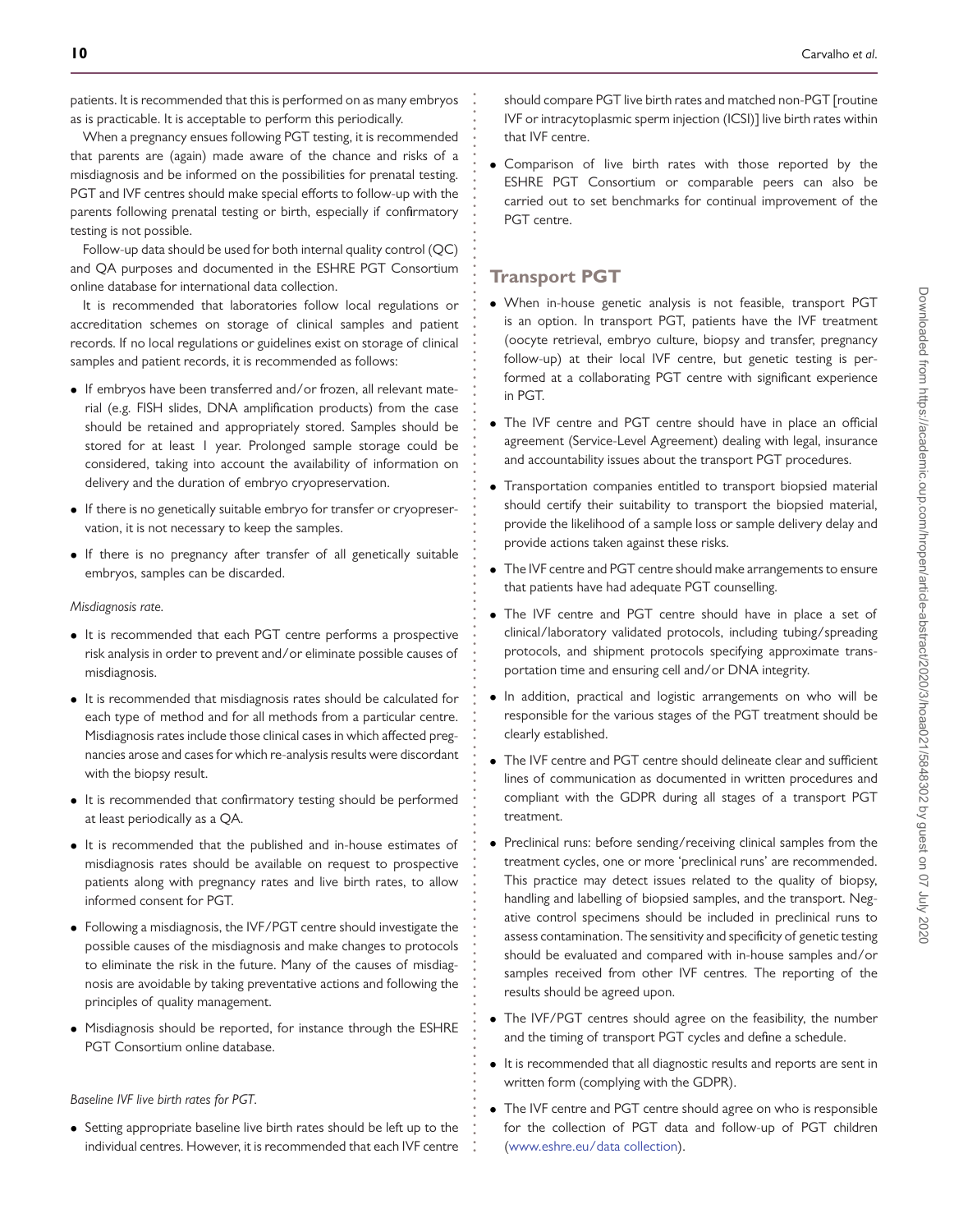### **Follow-up of PGT pregnancies and children**

### *Prenatal diagnosis*

Prenatal diagnosis should be offered to all women who become pregnant following PGT. The discussion about the tests available should be undertaken by a suitably qualified professional to ensure that all available options are presented, including prenatal invasive diagnostic tests, such as chorionic villus sampling and amniocentesis, and prenatal non-invasive diagnostic or screening tests, such as ultrasound scanning or cell-free foetal DNA testing (NIPT screening for aneuploidies or NIPD diagnosis for monogenic disorders and sexing).

As an alternative to prenatal diagnosis, patients could choose to have postnatal confirmation by cord blood sampling. However, testing of minors for non-actionable conditions should be in line with local legislation.

#### *Follow-up of PGT pregnancies and children*

There have been concerns about the health of children after assisted reproductive technologies (ART), and in particular after embryo biopsy techniques, prolonged culture to blastocyst and cryopreservation/vitrification.

So far, there is no indication that embryo biopsy causes an increased risk for adverse neonatal outcome. However, PGT includes ART for which there is evidence that ART singleton children differ from spontaneously conceived children. It is unclear whether this difference is due to the infertility status of the couple and/or the ART procedure itself.

There is uncertainty about the long-term impact of ART and/or PGT, and IVF/PGT centres should be encouraged to obtain followup data on babies born after treatment, preferably in collaborative prospective and retrospective studies. If this is not possible, the suggested minimum data set to collect should include:

- − date of birth;
- − singleton versus multiple pregnancy + chorionicity status;
- − gestational age at birth;
- − delivery mode;
- − birth weight and length;
- − sex;
- − congenital abnormalities.

Neonatal complications and APGAR score can additionally be recorded.

### **Accreditation and quality management**

### *Accreditation*

Accreditation, together with proficiency testing through internal (IQA) and external quality assessment (EQA), provides a means to achieve and maintain the highest quality standards. Accreditation is the formal recognition that an authoritative body gives to a laboratory/department/centre when it demonstrates competence to carry out defined tasks and involves all aspects of management, along with technical requirements.

Where possible, IVF/PGT centres should be accredited/certified, even when it is not legally required.

Because PGT is of a multidisciplinary nature, the various units involved should each be accredited/certified for their defined tasks and according to the most appropriate quality standards. For each unit, responsibilities should be clearly outlined/described and transition of responsibility from one unit to the other during the PGT process should be well defined and guaranteed.

IVF/PGT laboratories should strive for accreditation conforming with the latest version of ISO15189 or equivalent international/local standards and work with international diagnostic laboratory accreditation schemes, if available.

IVF/PGT clinical units should strive for certification conforming with the latest version of ISO9001 or equivalent international/local standards and work with medical/clinical peer review, if available.

### *Quality management*

**. . . . . . . . . . . . . . . . . . . . . . . . . . . . . . . . . . . . . . . . . . . . . . . . . . . . . . . . . . . . . . . . . . . . . . . . . . . . . . . . . . . . . . . . . . . . . . . . . . . . . . . . . . . . . . . . . . . . . . . . . . . . . .**

It is recommended that a quality management system is integrated with the IVF/PGT centre. Quality management ensures that an IVF/PGT centre and the PGT service it provides are of consistent quality. It has four main components: quality planning, QA, QC and quality improvement. To most if not all accreditation/certification schemes, QA and QC are prerequisites.

Aspects of quality management to be implemented include, among others, quality policy, quality manual, document control, compliance with SOPs, risk management, continual improvement, audits and management review. Technical requirements include personnel, laboratory conditions and environment, laboratory equipment, all stages of examination procedures, results reporting and QA.

- It is recommended that PGT centres participate on a regular basis in EQA schemes; GenQA offers schemes for PGT that cover all types of analysis performed [\(https://www.genqa.org/\)](https://www.genqa.org/).
- Validation of all methods used is recommended.
- Written SOPs should be available for all steps of the PGT procedure. Laboratory staff should have profound knowledge of the SOPs as these are the fundamental backbone of the service. Deviations from protocols should be recorded.
- Risk assessment is part of the QC system and required for every stage of the PGT process. It should be integrated into the SOPs.
- Laboratories should perform a risk assessment analysis to estimate the probability of a putative hazard and the severity of their consequences, as well as the chances for detection of error. A collaborative and multidisciplinary approach between the different operators involved in the management of a PGT cycle would lead then to the prevention of any putative procedural risk and implementation of specific corrective measures.

# Supplementary data

[Supplementary data](https://academic.oup.com/hropen/article-lookup/doi/10.1093/hropen/hoaa021#supplementary-data) are available at *Human Reproduction Open* online.

# Acknowledgements

The authors would like to acknowledge the input of Dr Bert Smeets (Maastricht) on the section on PGT for mitochondrial diseases. The authors also thank everyone that contributed to the stakeholder review for constructive remarks that improved the quality of the paper. The list of reviewers is available in [Supplementary Table SIII.](https://academic.oup.com/hropen/article-lookup/doi/10.1093/hropen/hoaa021#supplementary-data)